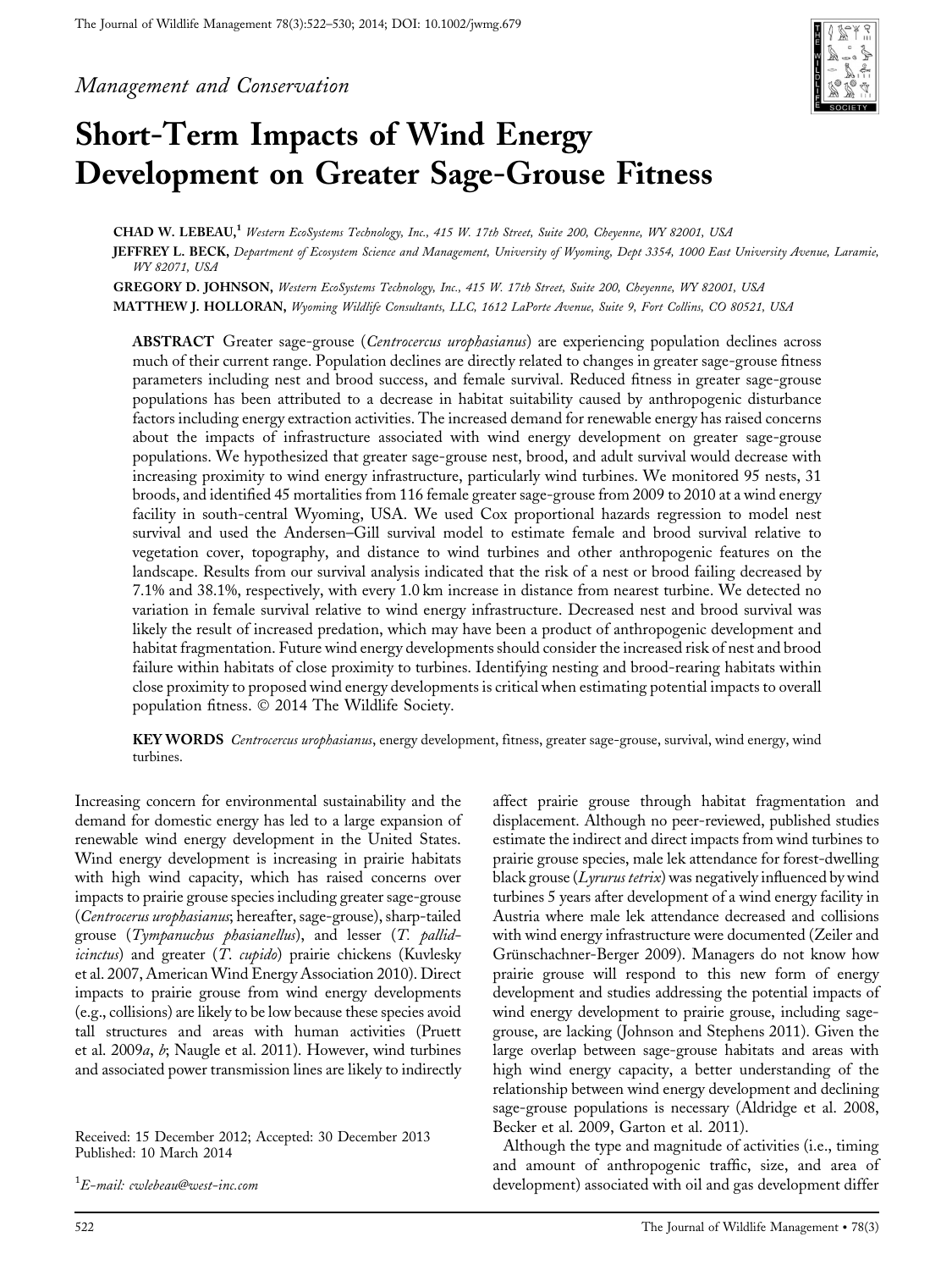from those related to wind energy development, the demographic responses of sage-grouse populations to wind energy development may be similar to oil and gas development. For example, current sage-grouse declines are at least partially explained by lower annual survival of females (Taylor et al. 2012), and in the case of oil and gas development, impacts on females contribute to populationlevel declines (Holloran 2005). Negative impacts of oil and gas development on nest initiation and success also contribute to population-level declines (Lyon and Anderson 2003, Holloran 2005, Dzialak et al. 2011). Holloran (2005) found that sage-grouse nests were more successful in areas of lower natural gas well densities compared to that of higher density areas. Nests initiated in close proximity to a natural gas well that existed or were installed the previous year were at greater risk of failing than nests initiated farther from natural gas wells (Dzialak et al. 2011). In addition, nest initiation rates were reduced in areas of greater vehicle traffic associated with gas development (Lyon and Anderson 2003). Similar to nesting, impacts from anthropogenic features also influence brood-rearing. Chick mortality was 1.5 times greater in habitats where oil and gas wells were visible within 1 km from brood-rearing sites in southern Alberta (Aldridge and Boyce 2007). In addition, chicks reared in natural gas fields had lower survival probabilities as yearlings compared to those reared outside of gas fields (Holloran et al. 2010). These examples describe some degree of influence by anthropogenic features on sagegrouse fitness and indicate managers should consider similar impacts to sage-grouse populations from wind energy development.

The purpose of our study was to investigate the effect of wind energy infrastructure and associated habitat features on sage-grouse fitness. Specifically, we investigated sage-grouse nest, brood, and female survival relative to wind energy infrastructure, vegetation characteristics, and topographical features. We hypothesized that sage-grouse nest, brood, and female survival would decrease with proximity to infrastructure, specifically turbines, because similar impacts have been documented for sage-grouse inhabiting areas with oil and gas development (Aldridge and Boyce 2007, Holloran et al. 2010, Doherty et al. 2011, Dzialak et al. 2011, Kirol 2012).

# STUDY AREA

Our study area, Seven Mile Hill (SMH), was located in Carbon County, Wyoming, USA between the towns of Medicine Bow and Hanna (Fig. 1). The study area was positioned north of Elk Mountain and Interstate-80 and south of the Shirley Basin in south-central Wyoming. Land ownership included Bureau of Land Management (BLM; 22.5%), private (69.5%), and State of Wyoming lands (8.0%). The SMH Wind Energy Facility (SWEF) was situated in the northern portion of the study area. Construction of the SWEF facility began in late summer 2008 and the facility became operational by December 2008. The SWEF consisted of 79-General Electric 1.5-Megawatt (MW) turbines capable of producing 118.5 MW of electricity on



Figure 1. Seven Mile Hill study area in Carbon County, Wyoming, USA and occupied greater sage-grouse leks in 2009 and 2010. The Seven Mile Hill Wind Energy facility consisted of 79, 1.5-MW wind turbines.

an annual basis and approximately 29 km of access roads (Fig. 1). The SMH study area contained approximately 50 km of paved roads (Interstate-80, US HWY 30/287, and State HWY 72) and 43 km of overhead transmission lines. Overhead transmission lines and paved roads have existed on the SMH landscape for >10 years. The only anthropogenic features added to the SMH landscape, as a result of constructing the SWEF, were wind turbines and associated access roads (Fig. 1). Fourteen occupied sage-grouse leks were located within SMH, 3 of which occurred within 1.6 km of turbines (Fig. 1). The average peak number of males attending leks within SMH increased from 27 in 2000 to 52 in 2006 before declining to 22 in 2010.

Climate was classified as a semiarid, cold desert with a mean annual precipitation average of 26.7 cm and average temperatures ranging from  $-2.33^{\circ}$  C to 13.61° C (Western Regional Climate Center 2012). Elevations in the study area ranged from 1,737 m to 2,390 m above sea level. Shrub steppe, primarily dominated by Wyoming big sagebrush (Artemisia tridentata wyomingensis), was the most common cover type in the study area (U.S. Geological Survey [USGS] 2001). Dominant land uses included wind energy development, a surface coal mine near the southwestern edge of the study area, livestock grazing, and hunting.

# METHODS

## Field Methods

We captured 116 female sage-grouse by nighttime spotlighting and use of hoop nets (Giesen et al. 1982, Wakkinen et al. 1992) on roosts surrounding leks during the 2009 and 2010 breeding seasons. We attempted to capture sage-grouse at all accessible active lek sites within 16 km of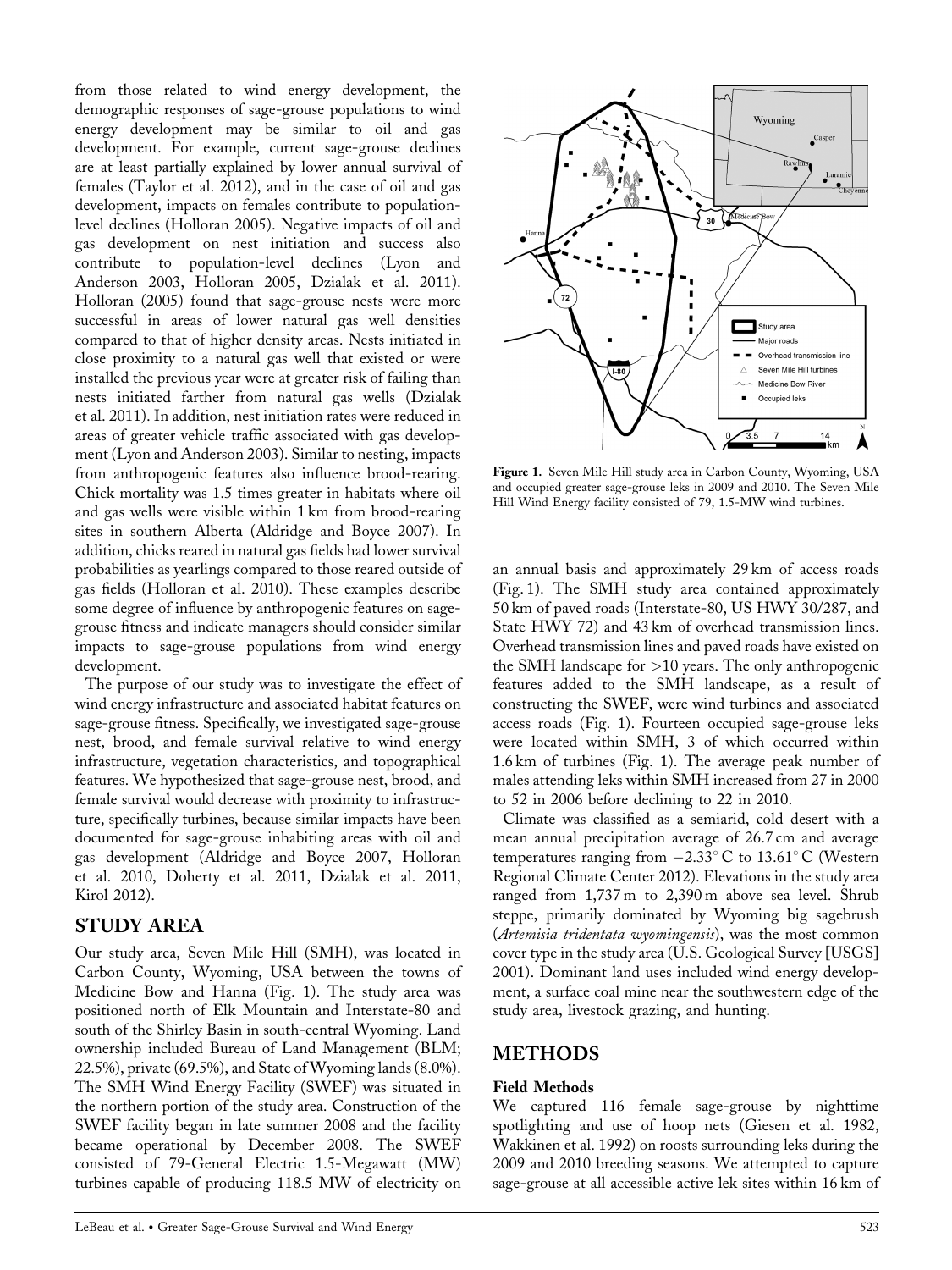the SMH wind turbines proportionately to the number of males attending those leks. We aged, weighed (0.1-g precision), acquired blood samples (year 2009), and fitted each captured grouse with a 22-g necklace-mounted very high frequency radio transmitter with a battery life of 666 days (Advanced Telemetry Systems, Incorporated, model A4000, Isanti, MN). Radio transmitters were equipped with mortality censors that were triggered when transmitters were stationary for 8 hours. We released each radio-marked female at the point of capture and marked the location using a hand-held global positioning system (GPS) unit. We gained approval from the Wyoming Game and Fish Department (Chapter 33 permit 572 issued to Western EcoSystems Technology, Inc.) to capture, handle, and monitor female sage-grouse.

We relocated each radio-marked female 3 times each week during the pre-laying and nesting period (Apr through Jun) and at least once each week for brooding and barren (i.e., females that were not nesting or brood-rearing) females from hatch or nest loss through 31 October. We monitored marked sage-grouse primarily from the ground using handheld receivers and Yagi antennas. We determined sagegrouse locations by triangulation or homing until visibly observed. In addition, we estimated the triangulation error by placing 6 test collars for each technician throughout the project area and estimated the mean telemetry error between the actual and estimated locations. The mean telemetry error rate was incorporated into our modeling efforts. We employed aerial telemetry to locate missing birds throughout the study period.

During the pre-nesting and nesting seasons (late Apr through 15 Jun), we monitored each radio-marked female sage-grouse from a distance >60 m at least every third day. We assumed females were nesting when movements became localized. We located nests using a progressively smaller concentric circle approach by walking circles around the radio signal using the signal strength as an indication of proximity (Holloran and Anderson 2005). Once a nest location was established, we conducted incubation monitoring on an alternate-day schedule to determine nesting fate. We mapped all nest locations using a hand-held GPS. We considered a nest that successfully hatched (i.e., eggs with detached membranes)  $\geq 1$  egg to be a successful nesting attempt (Rotella et al. 2004). We considered nests that failed to successfully hatch  $\geq 1$  egg either because of predation or abandonment to be failed nesting attempts. We monitored females that were unsuccessful in their first nesting attempt 3 times per week through 15 June to determine possible re-nesting attempts.

To evaluate brood survival, we located radio-marked females that successfully hatched  $\geq$ 1 egg each week through 35–37 days post-hatch (Walker 2008). We categorized the brood-rearing period as early (hatch through 14 days posthatch; Thompson et al. 2006) or late ( $>$ 14 and  $\leq$ 35–37 days post-hatch; Walker 2008). We considered females to be successful through the early brood-rearing period if  $\geq$ 1 chick survived to 14 days post-hatch; we established chick presence during this period either through visual confirmation of a live

chick or the brooding female's response to field observers (e.g., chick protective behavior exhibited). We determined fledging success (late brood success) for those females who were successful in early brood-rearing by assessing whether a female was brooding chicks through consecutive nighttime spotlight surveys conducted on days 35–37 post-hatch (Walker 2008); females successful in raising late broods were those we confirmed brooding at least 1 chick during the late brood period. We did not assess brood survival among individuals (i.e., marked chicks), but derived survival from flush and nighttime spotlighting of unmarked chicks and in some instances mixed broods. Brood amalgamation may have occurred, but we were concerned with the overall ability of a female to successfully rear at least 1 chick so we did not account for brood mixing in this analysis. We treated instances where a marked female could not be associated with a chick as brood failures.

## Landscape Covariates

We developed a suite of covariates to estimate the hazard of nest, brood, and female survival. Anthropogenic features included major roads, transmission lines, and wind turbines (see Fig. 1). We included US HWY 30/287, Wyoming State Highway 72, and Interstate 80 as major roads. We digitized major roads and overhead transmission lines (230 kV wooden H-frame) using aerial photography imagery within ArcMap 10 (Environmental Systems Research Institute, Redlands, CA). We obtained turbine locations from PacifiCorp Energy (Salt Lake City, UT), the operators of the SWEF. Vegetation layers used in the analysis were developed by Homer et al. (2012) and derived using remotesensed products and a combination of methods to integrate 2.4 m QuickBird, 30-m Landsat TM, and 56-m AWiFS (Advanced Wide Field Sensor) imagery from 2006 to 2007 into the characterization of vegetation components. We considered 4 primary components (percent bare ground, percent herbaceous cover, percent litter, and percent shrub cover) and 4 secondary components (3 types of shrub cover percent sagebrush [Artemisia spp.], percent big sagebrush [A. tridentata spp.], and percent Wyoming big sagebrush—and shrub height; Homer et al. 2009, 2012; Table 1). We included the standard deviation of shrub height, total shrub cover, and total sagebrush cover in our modeling. We calculated landscape features, including elevation, slope, and rugged, from a 10-m National Elevation Dataset (USGS, EROS Data Center, Sioux Falls, SD). Rugged captured the variability in slope and aspect into a single measure ranging from 0 (no terrain variation) to 1 (complete terrain variation; Sappington et al. 2007; Table 1).

## Survival Analyses

We used Cox proportional hazards models (Cox 1972) to estimate sage-grouse nest survival. We used the Andersen– Gill formulation of the Cox proportional hazards model (Therneau and Grambsch 2000) to estimate brood and female survival (Anderson and Gill 1982). The Anderson– Gill formulation of the Cox model accommodates multiple monitoring intervals by incorporating changes in habitat characteristics at each relocation that represent changes in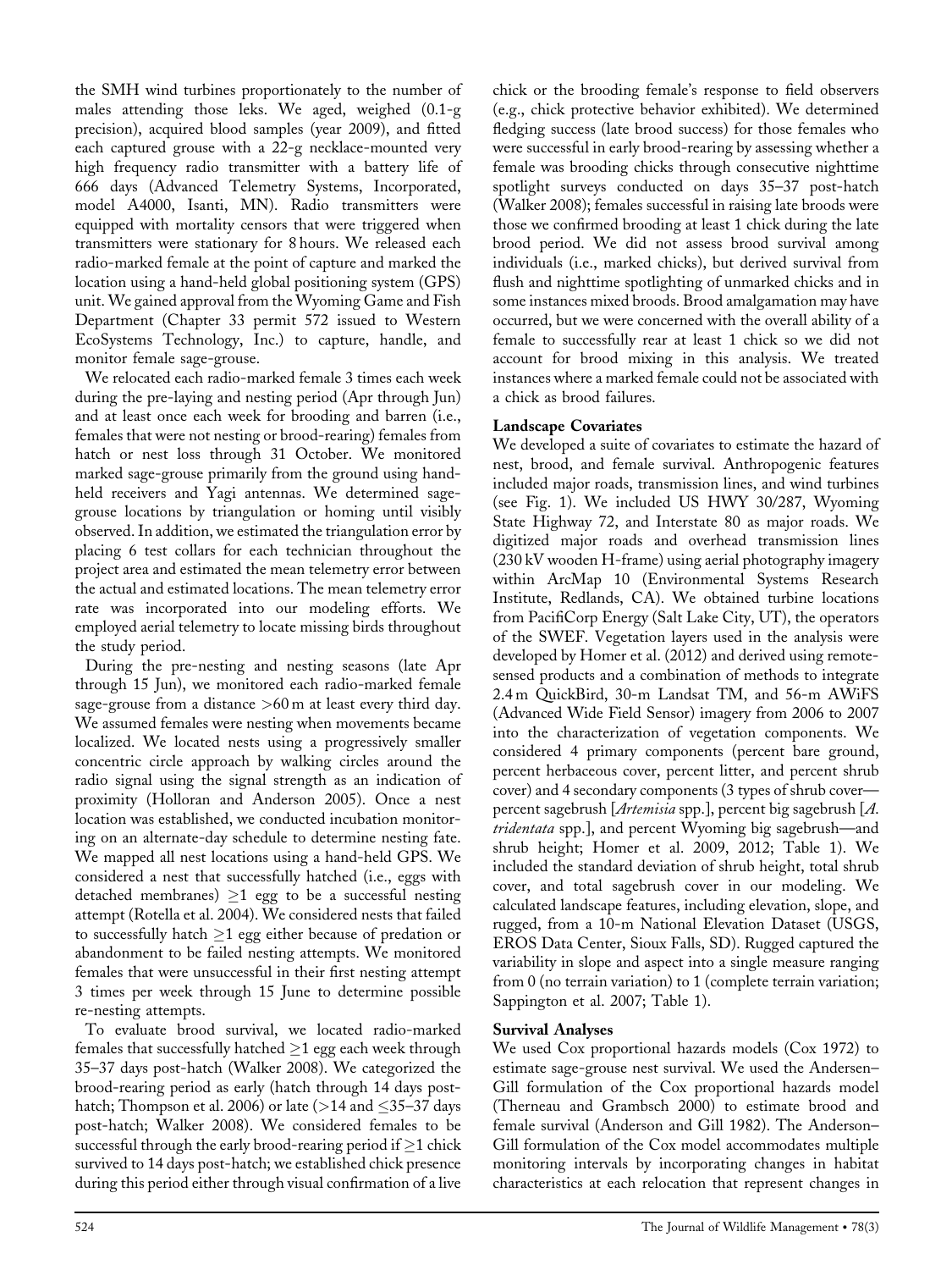| Table 1. Explanatory anthropogenic and environmental covariates used in modeling sage-grouse nest, brood, and female survival at the Seven Mile Hill |  |  |  |
|------------------------------------------------------------------------------------------------------------------------------------------------------|--|--|--|
| study area, Carbon County Wyoming, USA, 2009 and 2010.                                                                                               |  |  |  |

| Covariates                         | Variable description                                                                             |  |  |  |
|------------------------------------|--------------------------------------------------------------------------------------------------|--|--|--|
| Anthropogenic infrastructure       |                                                                                                  |  |  |  |
| Roads                              | Distance to nearest major road [WYO HWY 72, US HWY 287/30, and I-80 (km)]                        |  |  |  |
| Tline                              | Distance to nearest overhead transmission line (km)                                              |  |  |  |
| Turbine                            | Distance to nearest turbine (km)                                                                 |  |  |  |
| Environmental                      |                                                                                                  |  |  |  |
| Bare ground <sup>a</sup>           | Percent bare ground                                                                              |  |  |  |
| Big sagebrush <sup>a</sup>         | Percent big sagebrush (Artemisia tridentata spp.)                                                |  |  |  |
| Elevation                          | Altitude above sea level (m)                                                                     |  |  |  |
| Herbaceous <sup>a</sup>            | Percent herbaceous cover                                                                         |  |  |  |
| Litter <sup>a</sup>                | Percent litter                                                                                   |  |  |  |
| Sagebrush <sup>a,b</sup>           | Percent sagebrush (Artemisia spp.)                                                               |  |  |  |
| $Sh\n\negthinspace\text{m}}\n$     | Percent shrub cover                                                                              |  |  |  |
| Shrub height <sup>a,b</sup>        | Shrub height $(0-253 \text{ cm})$                                                                |  |  |  |
| Slope                              | Degrees 0-90                                                                                     |  |  |  |
| Rugged                             | Variability in slope and aspect $(0-1; 1)$ = complete terrain variation; Sappington et al. 2007) |  |  |  |
| Wyoming big sagebrush <sup>a</sup> | Percent Wyoming big sagebrush (Artemisia tridentata wyomingensis)                                |  |  |  |

Vegetation covariates obtained from Homer et al. (2012).

 $b$  SD is the standard deviation of these shrub covariates, which we also included in the analysis.

exposure during the brood-rearing and female survival period (Therneau and Grambsch 2000, Johnson et al. 2004).

We assessed nest survival for a 26-day incubation period during the 2009 and 2010 nesting seasons (incubation period lasts 25–29 days; Schroeder et al. 1999). We combined nests observed across the study area into 1 sample to model survival relative to wind energy development. Re-nests can only result from a failed nesting attempt and may not be independent of first nests; thus, we excluded re-nests from analyses. Events or failures occurred when the sage-grouse abandoned its nest or its nest was depredated. We did not include abandoned nests thought to be caused by field observers in the survival analysis because of the potential bias associated with those nests. We estimated nest fate date using the last known monitoring interval as well as the condition of the nest to estimate the event date as well as the type of predator (mammalian or avian). We censored nests that were successful through the 26-day period (Nur et al. 2004). We used Cox proportional hazards to estimate the effects of wind energy infrastructure on nest survival (Nur et al. 2004, Aldridge and Boyce 2007, Liebezeit et al. 2009).

We combined early and late brood-rearing monitoring from both years for modeling survival of broods (Aldridge and Boyce 2007). To determine brood survival, we assessed the presence of chicks with hens at least 2 times during the first 14 days of the brood-rearing period and 1 final time at the end of the brood-rearing period. We used 5 weekly monitoring intervals during the brooding period. The first monitoring interval began directly after a successful hatched nest and monitoring ended on the fifth interval 35–37 days post-hatch. Events or failures occurred when we did not observe chicks or the female did not elicit behaviors indicating she had chicks during any 1 of the checks. The cause of brood failure could not be assessed because individual chicks were not marked. We defined the interval containing the event to be the interval between the last monitoring visit where chick presence was confirmed and the

first visit where chicks were absent. Because of our revisit schedule, events could have occurred during weeks 1, 2, and 5 when we assessed survival. The exact week of the event could not be determined if chicks were absent during week 5 (i.e., brood could have failed during weeks 3, 4, or 5). By assigning the event to week 5 and not week 3, reported overall brood survival rates may be overestimated by at most 10%; however, the relative difference in survival between broods as compared to covariate values is unbiased. We censored broods that were successful and survived the entire monitoring period to week 5 (Nur et al. 2004). We averaged covariates associated with intervals containing 2 or more relocations of the female.

Lastly, we modeled weekly female sage-grouse survival from time of capture to 31 October during both years. We assessed weekly survival for all monitored sage-grouse. Events or mortalities occurred when we confirmed mortality via telemetry. We evaluated the condition of the carcass in an attempt to determine cause of death. We estimated date of mortality by the condition of the carcass and last known monitoring interval. For example, when we discovered a mortality, we reviewed the most recent location where the individual was determined to be alive and either selected the date that was the mid-point between the last 2 locations (i.e., the last alive and dead intervals) or we estimated the date of mortality by assessing the condition of the carcass. We averaged covariates corresponding to individuals that recorded multiple locations within a specified interval.

### Model Development

We included an indicator variable for age (adult = 1, yearling  $= 0$ ) and year  $(2009 = 1, 2010 = 0)$  to determine if age or year influenced survival. We calculated average values of each environmental feature at 3 different scales defined by a circle with the radii corresponding to the mean telemetry error rate (0.30 km), the median distance between consecutive year's nests from 2009 to 2010 (0.46 km), and the median distance traveled by brooding females between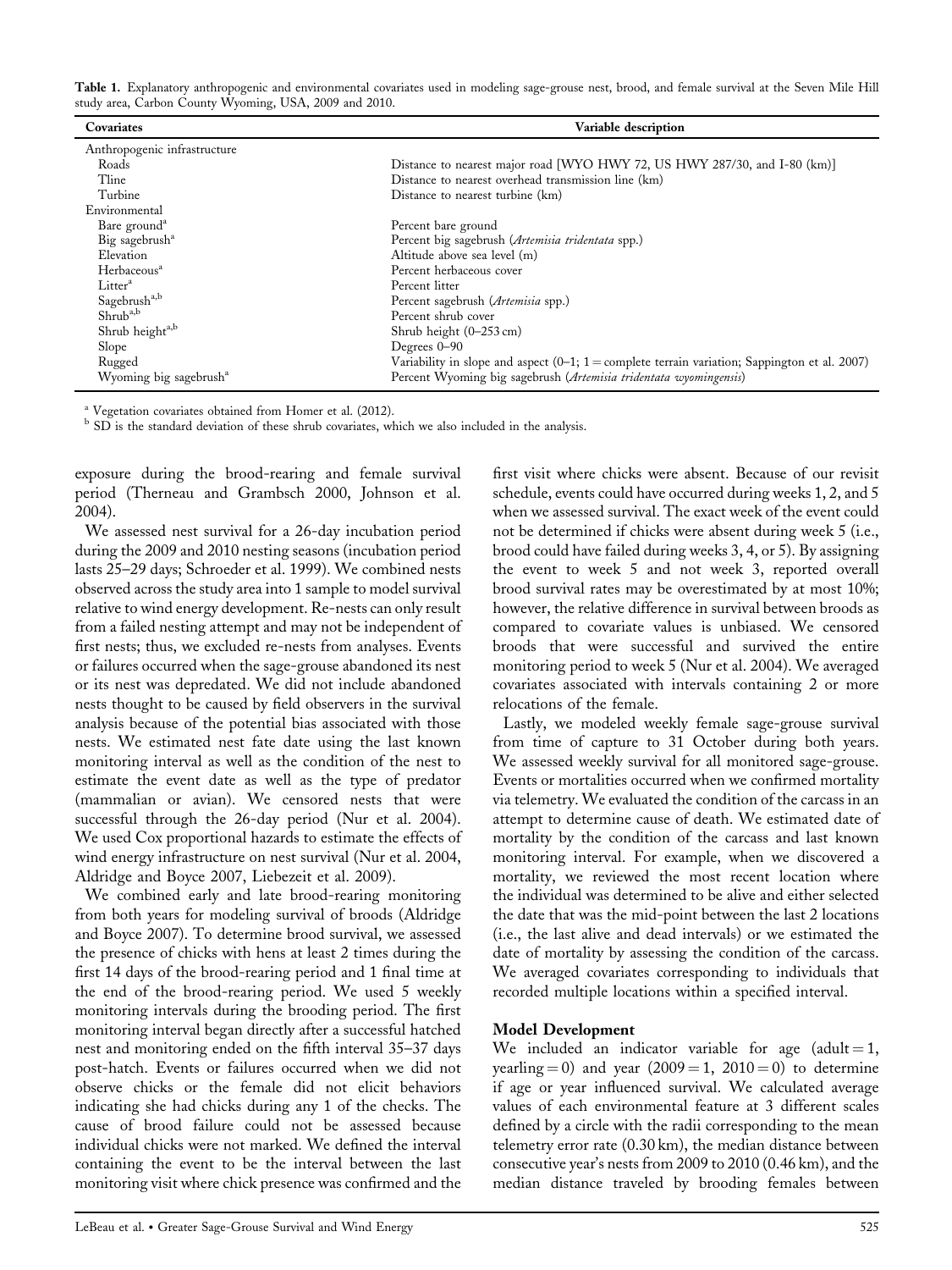monitoring intervals during the brood-rearing period  $(1.0 \,\mathrm{km})$ .

We used a forward model selection procedure to identify the effects of wind energy infrastructure on nest, brood, and female survival. We allowed each covariate to compete with each other in a forward selection procedure but did not allow 2 correlated variables ( $r \ge |0.60|$ ) to be included in any 1 model to avoid collinearity. We performed model building using forward variable selection via improvements in adjusted Akaike's Information Criterion for small sample sizes (AIC $_{c}$ ; Burnham and Anderson 2002) using R language for statistical computing (R Development Core Team 2012). For example, the covariate selected first during the model building process for a survival estimate resulted in the lowest  $AIC<sub>c</sub>$  score among other univariate models. We then added remaining covariates to the first selected covariate and reevaluated the model via  $AIC_c$  to see if the additional covariate further reduced the  $AIC_c$  score. If the model  $AIC_c$ was further reduced, then the model building process continued looking forward (adding covariates) until the  $AIC_c$ value could not be further reduced.

We calculated hazards ratios  $[exp(\beta)]$  and 90% hazard ratio confidence intervals to interpret the magnitude and influence of habitat and anthropogenic variables on survival of an individual nest, brood, or female. We considered hazards ratios that included 1 within their 90% confidence interval to be insignificant (alpha level  $= 0.10$ ). We used survival curves to illustrate the varying degree of risk as a function of the top model covariates (Therneau and Grambsch 2000, Johnson et al. 2004). We used Schoenfeld residuals (Schoenfeld 1982) to assess model fit (Therneau et al. 1990, Grambsch and Therneau 1994, Kleinbaum and Klein 2005). We plotted the ranked Schoenfeld residuals for each covariate and for the top model as a whole against time to inspect the distribution of the residuals (see Figs. S1, S2, and S3, available online at [www.onlinelibrary.wiley.com\)](http://www.onlinelibrary.wiley.com/). Lastly, using the top hazard models, we estimated the relative risk of mortality at a resolution (100-m grid cells) that was meaningful to managers and comparable to the scale of habitat layers used in the analysis within a minimum convex polygon around all locations observed during each survival period (Johnson et al. 2004). We used these estimates to visually depict the relative risk of mortality across the study area.

## RESULTS

#### Nest Survival

We located 50 nests in 2009 and 45 nests in 2010. We observed 2 re-nests in 2009 and 5 re-nests in 2010. We estimated nesting propensity, apparent nest success, and nest survival for all first nesting attempts  $(n = 48 \, [2009]$  and  $n = 40$  [2010]). Nesting propensity, or the percentage of females observed initiating a nesting attempt, was 64.0% in 2009 ( $n = 75$  females; 90% CI: 53.9–73.2%) and 48.8% in 2010 ( $n = 82$  females; 90% CI: 39.2-58.4%). Nest hatch dates ranged from 26 May to 28 June (mean  $=$  1 Jun) for all assumed first nesting attempts and from 29 June to 2 July  $(mean = 30 Jun)$  for all second nesting attempts. Two of the

7 observed re-nests were successful. Apparent nest success (fraction of the found first nesting attempts that successfully hatched  $\geq 1$  egg) was similar in 2009 (39.6%; n = 19; 90% CI: 27.7–52.5%) and 2010 (37.5%;  $n = 15$ ; 90% CI: 24.7– 51.7%). Although cause of death could not be determined for all nest failures, we determined 14 (14.7%) were killed by avian predators and 34 (35.8%) were killed by mammalian predators. We documented 16 first attempt nests within 1.6 km of wind turbines at SMH; 4 (25.0%) of these nests were successful but none of the 5 nests closest to turbines were successful.

We used 88 sage-grouse nests in Cox proportional hazards modeling (we removed 7 re-nests from the survival modeling). We estimated the nest survival rate during the 26-day incubation period as 39.7% (90% CI: 31.7–49.7%). The top model  $(w_i = 0.51)$  relating environmental and anthropogenic features to sage-grouse nest survival included standard deviation of shrub height (cm) within 0.30 km of a nest, distance (km) to nearest turbine, and distance to nearest overhead transmission line (Table 2).

The risk of a nest failing decreased by 17.3% for every 1 cm increase in the standard deviation of shrub height within 0.30 km of a nest (90% CI: 8.7–25.1%; Table 3). The risk of a nest failing increased by 12.4% with every 1.0 km increase in the distance to nearest overhead transmission line (90% CI: 0.3–25.9%; Table 3). Lastly, the risk of a nest failing decreased by 7.1% with every 1.0 km increase in distance from a turbine (90% CI: 2.7–11.3%; Table 3, Fig. 2). Spatially, habitats closer to turbines had higher relative risk of a nest failing than habitats farther from turbines (Fig. 3). Based on examination of the plotted Schoenfeld residuals, we found no evidence of non-proportional hazards for any of the 3 covariates included in the top model, suggesting that nest failures were independent.

#### Brood Survival

We monitored 31 females with broods during the broodrearing period ( $n = 20$  in 2009 and  $n = 11$  in 2010). Early brood-rearing (hatch through 2 weeks post-hatch) success was relatively high during both study years but was greatest in 2009 (95.0%; 90% CI: 78.4–99.7%) compared to 72.7% (90% CI: 43.6–92.1%) in 2010; however, the difference in the means was not statistically different. Of the successful early brood females, 11 broods were successful through the late broodrearing period (35–37 days post-hatch) in 2009 and 8 were successful in 2010. Apparent late brood-rearing success (fraction of females with broods successfully raising  $\geq 1$  chick 35–37 days post-hatch) was 18.9% lower in 2009 than in 2010 but was not statistically different  $(2009 = 61.1\%, 90\% \text{ CI:}$  $39.4 - 79.5\%$ ;  $2010 = 80.0\%$ ,  $90\%$  CI:  $49.0 - 95.6\%$ ).

We used 131 locations, 5 monitoring intervals, and 31 broods to model brood survival relative to the landscape covariates. We censored 2 broods and did not included them in modeling, 1 because the brooding female was killed immediately following hatch and 1 because the female could not be found. Twelve broods failed during the brood-rearing period (survival = 83.5%; 90% CI: 69.8–99.8%). The top model ( $w_i$  = 0.92) relating environmental and anthropogenic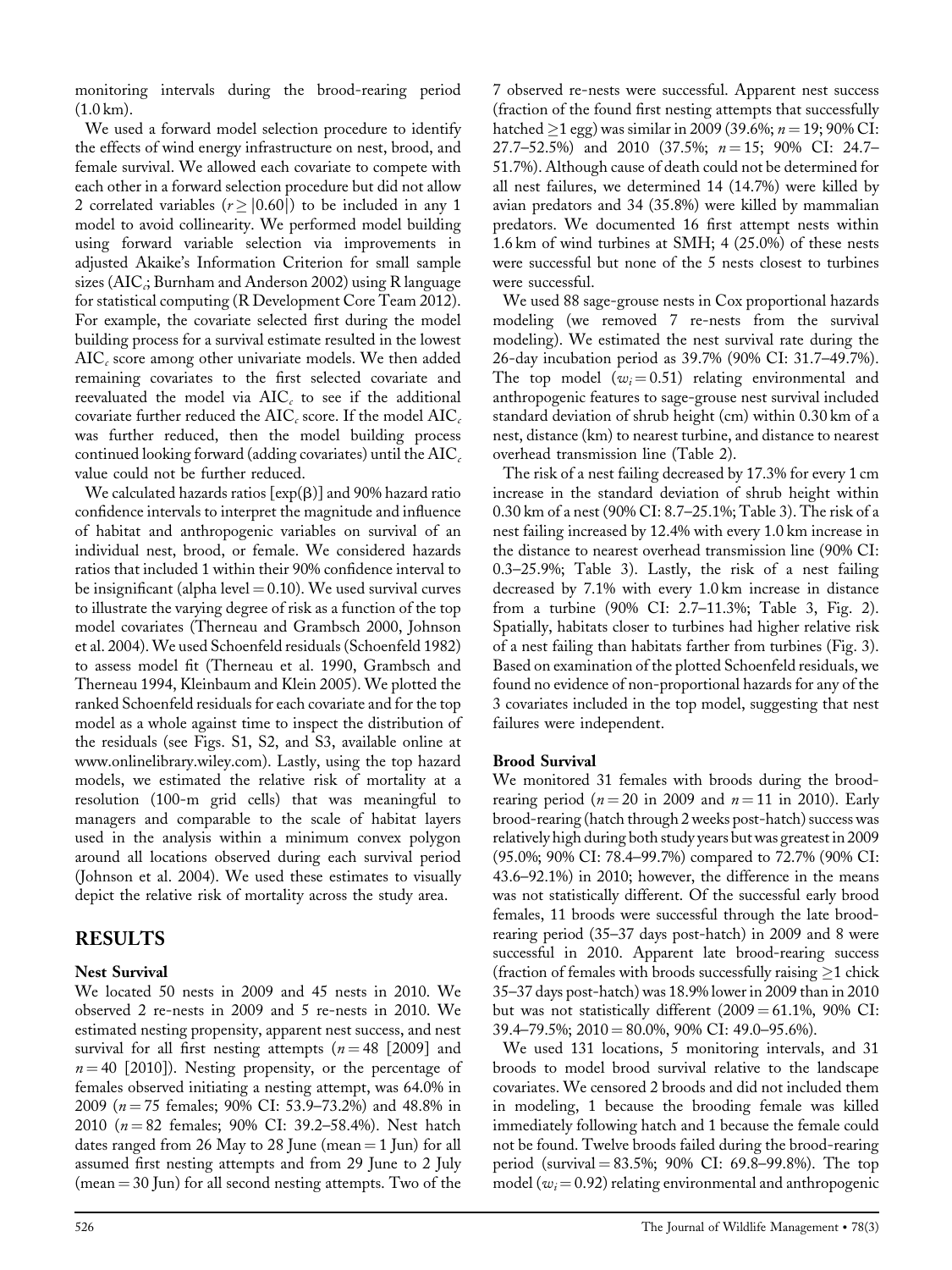Table 2. Model fit statistics for greater sage-grouse nest, brood, and female survival at the Seven Mile Hill study area, Carbon County, Wyoming, USA, 2009 and 2010. Competing models are listed according to the model best fitting the data and ranked by ( $\Delta AIC$ ), the difference between the model with the lowest Akaike's Information Criterion for small samples (AIC<sub>c</sub>) and the AIC<sub>c</sub> for the current model. The value of the maximized log-likelihood function (log [L]), the number of estimated parameters (K), and Akaike's weights (wi) for each model are also presented. Competing models were limited to models with improved  $AIC<sub>c</sub>$  scores.

| Model <sup>a</sup>              | log[L]     | $\boldsymbol{K}$ | $AIC_c$ | $\Delta AIC_c$ | $w_i$ |
|---------------------------------|------------|------------------|---------|----------------|-------|
| Nest survival                   |            |                  |         |                |       |
| Shrub height SD, turbine, tline | $-214.716$ | 3                | 435.696 | 0.000          | 0.513 |
| Shrub height SD, turbine        | $-216.087$ | 2                | 436.304 | 0.608          | 0.378 |
| Shrub height SD                 | $-218.372$ |                  | 438.786 | 3.090          | 0.109 |
| Null                            | $-220.583$ |                  | 441.167 | 5.471          | 0.032 |
| Brood survival                  |            |                  |         |                |       |
| Turbine, rugged, shrub          | $-30.053$  | 3                | 66.384  | 0.000          | 0.917 |
| Turbine, rugged                 | $-33.670$  | 2                | 71.468  | 5.085          | 0.072 |
| Turbine                         | $-36.610$  |                  | 75.263  | 8.879          | 0.011 |
| Null                            | $-38,300$  |                  | 76.500  | 10.116         | 0.006 |
| Female survival                 |            |                  |         |                |       |
| Roads, tline                    | $-187.313$ | 2                | 378.750 | 0.000          | 0.395 |
| Roads                           | $-188.560$ |                  | 379.167 | 0.417          | 0.320 |
| Null                            | $-189.707$ |                  | 379.400 | 0.650          | 0.285 |

<sup>a</sup> Shrub height SD is the standard deviation of shrub height within 0.30-km buffer, rugged within 0.46-km buffer, and shrub within 1-km buffer. Tline represents the distance to nearest overhead transmission line.

features to sage-grouse brood survival included distance to nearest turbine (km), rugged (scale  $= 0.46$  km), and percent shrub cover within 1.0 km of a brood location (Table 2).

The relative risk of a brood failing increased approximately 5 fold with every 1-unit increase in rugged within 0.46 km of a brood location (90% CI: 2.1–11.3; Table 3). The risk of a brood failing increased approximately 3 fold with every 1.0% increase in percent shrub cover within 1.0 km of a brood location (90% CI: 1.5–6.2; Table 3). Lastly, the risk of a brood failing decreased by 38.1% with every 1.0 km increase in distance from nearest turbine (90% CI: 18.6–52.9%; Table 3, Figs. 2 and 3). Based on examination of the plotted Schoenfeld residuals, we found no evidence of nonproportional hazards for any of the 3 covariates included in the top model, suggesting that brood failures were independent.

#### Female Survival

During our study, 45 of 116 (38.8%) radio-marked female sage-grouse died. Similar to nest failures, we could not determine cause of death for all mortalities. Thirteen sagegrouse (28.9%) were killed by avian predators and 16 (35.6%) were killed by mammalian predators. In 2009, we submitted

3 dead radio-collared females that did not exhibit any signs of trauma to the Wyoming State Veterinary Laboratory in Laramie, Wyoming to be examined for the presence of West Nile virus. Two of the 3 (4.4% of all mortalities) female sagegrouse tested positive for West Nile virus.

We used 1,417 locations, 23 monitoring intervals, and 116 female sage-grouse to model weekly female sage-grouse survival. The estimated female survival rate during the summer period was 50.0% (90% CI: 41.0–61.1%). We censored 8 events because they occurred within 2 weeks of capture and may have been related to the capture event. The univariate modeling estimating differences in female survival indicated that capture location (i.e., lek of capture) did not influence female survival (hazard ratio  $= 0.84$ ; 90% CI: 0.49-1.43). In addition, the age of each female (adult or yearling) did not influence female survival (hazard ratio  $= 1.3$ ; 90% CI: 0.75–2.22). The set of competing models (i.e., models within  $4 AIC<sub>c</sub>$  points) included the null model (Table 2), suggesting none of the covariates we considered explained the variation in female survival within our study. Based on examination of the plotted Schoenfeld residuals, we found no evidence of non-proportional hazards for the 2 covariates included in the top model.

Table 3. Relative risks of sage-grouse nests and broods for each covariate or risk factor included in the top model for the Seven Mile Hill study area in Carbon County, Wyoming, USA, 2009 and 2010.

|                        |            |          |           |              | Hazard ratio 90% CI |       |
|------------------------|------------|----------|-----------|--------------|---------------------|-------|
| Covariate <sup>a</sup> | Scale (km) | Estimate | <b>SE</b> | Hazard ratio | Lower               | Upper |
| Nest survival          |            |          |           |              |                     |       |
| Shrub height SD        | 0.30       | $-0.190$ | 0.060     | 0.827        | 0.749               | 0.913 |
| Turbine (km)           |            | $-0.074$ | 0.028     | 0.929        | 0.887               | 0.973 |
| Tline (km)             |            | 0.117    | 0.069     | 1.124        | 1.003               | 1.259 |
| Brood survival         |            |          |           |              |                     |       |
| Turbine (km)           |            | $-0.479$ | 0.167     | 0.619        | 0.471               | 0.814 |
| Rugged                 | 0.46       | 1.576    | 0.517     | 4.834        | 2.066               | 11.31 |
| Shrub                  | 1.00       | 1.108    | 0.431     | 3.028        | 1.490               | 6.155 |

<sup>a</sup> Tline represents the distance to nearest overhead transmission line.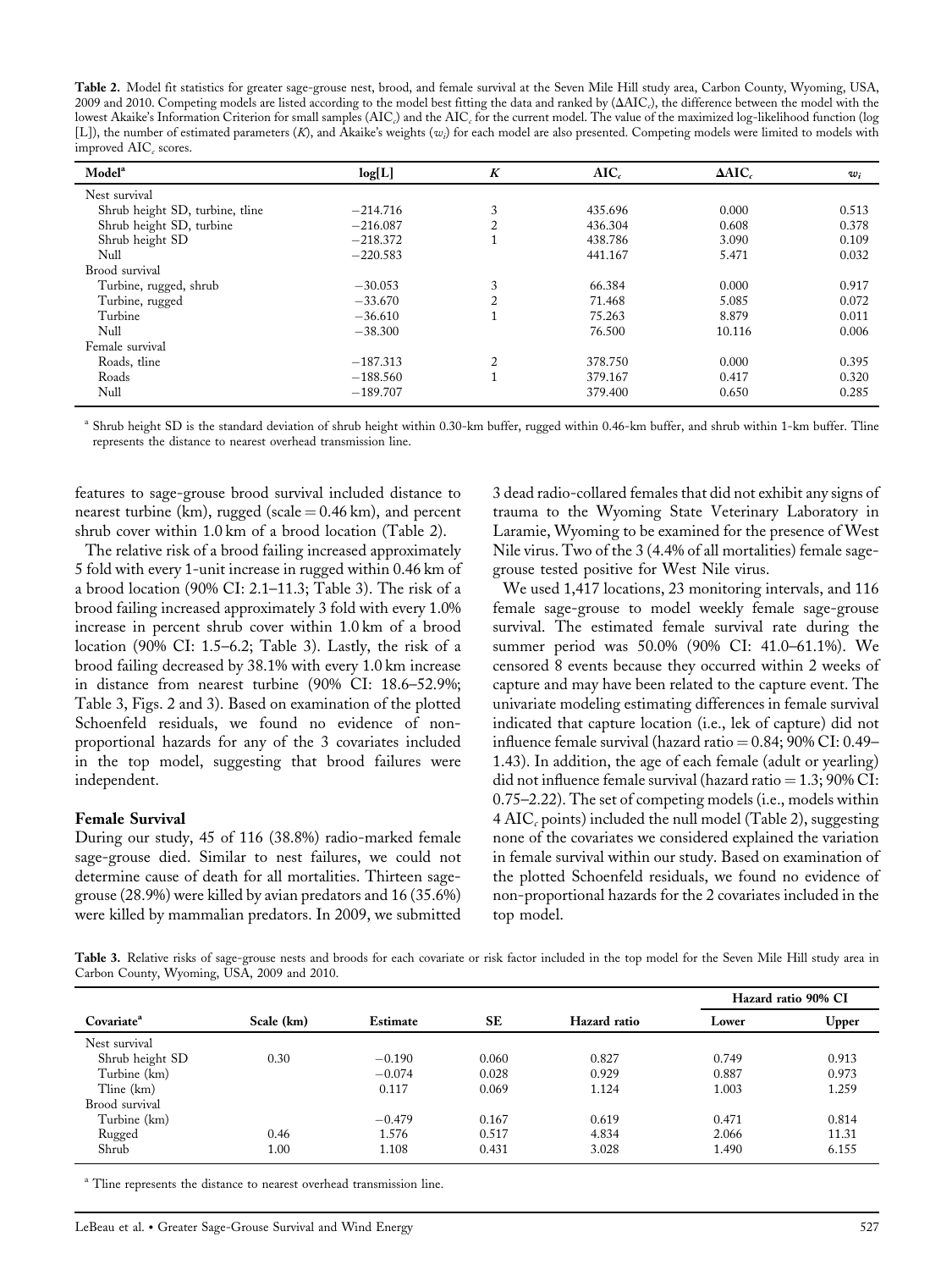

Figure 2. Relative hazard rate of sage-grouse nest and brood survival adjusted for the distance to nearest turbine at the Seven Mile Hill study area, Carbon County, Wyoming, USA, 2009 and 2010. Dotted lines indicate the lower and upper 90% confidence limits.

## DISCUSSION

Our study is the first to estimate the short-term impacts of wind energy development on sage-grouse fitness parameters. The survival models we developed detected a greater relative probability of nest and brood failure in habitats within close proximity to turbines. However, the covariates used to model female survival did not detect any variability among individuals, indicating none of the landscape features we examined affected female survival, including distance to



Figure 3. Spatial variation in the predicted relative risk of sage-grouse brood failure and nest failure (low to high) within the Seven Mile Hill study area, Carbon County, Wyoming, USA, 2009 and 2010.

turbine. In addition to distance to nearest turbine, the relative risk of a nest failing within the study area increased in habitats with a lower variability of shrub height and decreased in habitats closer to transmission lines. However, the relationship between nest survival and distance to transmission line was not substantial because of the large 90% confidence intervals. Lastly, the risk of a brood failing increased in habitats with higher rugged and percent shrub cover.

A synthesis of 50 sage-grouse demographic studies determined female survival was the most important fitness parameter that influenced population growth rate and concluded that future management of sage-grouse populations should focus on increasing female survival (Taylor et al. 2012). We did not detect any variability in female survival related to the distance to turbines, which is counter to research conducted in natural gas fields for sage-grouse and lesser prairie-chickens (Hagen 2003, Holloran 2005). At wind energy facilities, each turbine is visited on average 4 times per year for operation and maintenance purposes, whereas approximately 1,825 vehicle trips per year occurred on average at a producing natural gas well (Sawyer et al. 2009, BLM 2012). Reduced human activity within the wind development compared to oil and gas development may disturb sage-grouse less, thus having a smaller effect on female survival (Remington and Braun 1991, Holloran 2005). For example, meso-carnivore mammals and corvids, primary sage-grouse nest predators (Hagen 2011), may be attracted to wind energy developments because of subsidized food resources from deaths of birds by turbines, combined with low levels of human activity, whereas predators that prey on adults (e.g., golden eagles [Aquila chrysaetos]) may not. Alternatively, the inability of our models to detect variability in female survival within the SMH study area could be related to the omission of a covariate important for survival from the models. Disease could influence survival rate; however, West Nile Virus accounted for only 4.4% of all mortalities, thus appearing to be isolated incidents that would not affect the overall survival rate within the study area.

We used the best available habitat layers in our nest and brood survival analysis but are aware that some habitat features influential to nest and brood success were omitted. Numerous studies have established the importance of herbaceous understory in sagebrush-dominated habitats for sage-grouse nest and brood success (Connelly et al. 2011). The vegetation covariate layers we used from Homer et al. (2012) did not include some habitat features known to influence nest and brood success (e.g., residual grass cover and height, and forb cover and diversity [see Connelly et al. 2011]). Therefore, we cannot rule out that our nest and brood survival results reflect higher inherent quality nesting and brood-rearing habitats farther from wind turbines. In addition, small brood sample sizes reduced our power to detect variability in brood survival in our study area. However, because of the biology of sage-grouse, our sample size was similar to other brood survival studies (e.g., 35 [Aldridge and Boyce 2007], 33 [Kirol 2012], and 21 [Dahlgren et al. 2010]).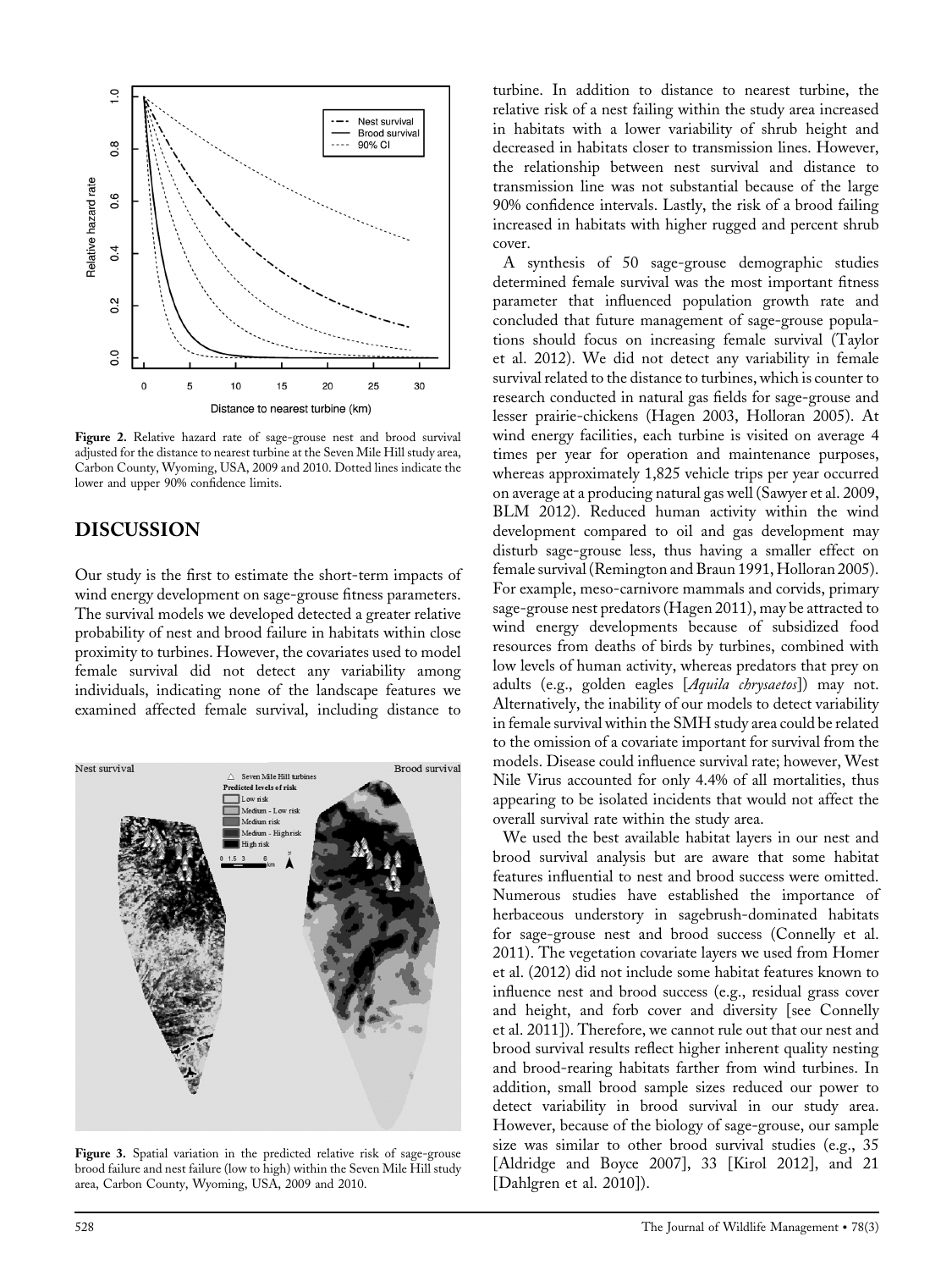Similar to our results, Kirol (2012) identified an increased risk of nest failure in habitats with low standard deviation of shrub height within habitats characteristic of oil and gas development. However, this may not be due to the influence of development type but rather the ecology of sage-grouse nest site selection. For example, increased variation in shrub height may provide adequate nesting habitat where nests are located in areas of higher shrub heights but are surrounded by habitat that contains lower shrub heights with increased herbaceous cover for foraging. Further development of finerscaled, site-specific GIS layers may provide a more detailed summary of the influence of standard deviation of shrub height on nest survival.

The lack of other studies investigating impacts from wind energy development to sage-grouse survival limits our ability to make inferences about the cumulative impacts of wind energy development on sage-grouse survival, but we were able to describe some of the short-term impacts that wind energy developments may have on sage-grouse populations. Although available GIS data may have produced some uncertainty in the interpretation of our results, our results demonstrate that wind energy development has short-term implications to sage-grouse populations during nesting and brood-rearing. Our findings also point to the need for further research to identify potential mechanisms that may lead to reduce demographic fitness parameters of sage-grouse in areas near wind turbines. The potential reason for decreased nest and brood survival within habitats in close proximity to turbines in our study is unknown but is likely attributable to increased predation (Coates and Delehany 2010). However, the lack of pre-development data and concurrent predator surveys limit our ability to speculate as to the mechanism (e.g., edge effects or limitation of predatory defense mechanisms) driving predator-prey interactions in the wind development area.

# MANAGEMENT IMPLICATIONS

Future wind energy project placement should consider the increased levels of risk to sage-grouse nests and broods within habitats of close proximity to wind turbines. Current United States Fish and Wildlife Service (USFWS) Land-Based Wind Energy Guidelines do not have specific prairie grouse avoidance measures for wind energy developers but do suggest impacts will be similar to those from other anthropogenic structures (USFWS 2012). Guidelines specific to Wyoming suggest wind energy development should not occur within 0.40 km of the perimeter of occupied leks outside of sage-grouse core areas and no development should occur within sage-grouse core areas (Wyoming Game and Fish Department 2010). We did not determine actual thresholds, but placing wind turbines at least 5 km from nesting and brood-rearing habitats should reduce negative influences from wind energy infrastructure in the short-term. These results indicate the current guidelines may be inadequate for future wind energy developments outside of Wyoming sage-grouse core areas. Because most mortalities and failures were attributable to predation, we are confident that decreased probabilities of survival were related

to increased predation risk; but, identifying the direct source of risk was difficult (e.g., increased predator numbers, ecological trap habitats, subsidized predators, compromised defense mechanisms). We recommend that future research consider predator-prey mechanisms by estimating avian and mammal predator density to better understand the impacts of wind energy development on sage-grouse fitness parameters to develop sustainable mitigation measures. We also recommend that future studies investigating fitness consequences to sage-grouse from energy development consider habitat covariates not currently available in GIS including residual grass cover and height and forb cover and diversity.

# ACKNOWLEDGMENTS

We thank EDP Renewables North America (formerly Horizon Wind Energy), Iberdrola Renewables, Shirley Basin/Bates Hole Local Sage-grouse Working Group, United States Department of Energy, University of Wyoming School of Energy Resources, and the Margaret and Sam Kelly Ornithological Research Fund for providing funding support. We thank PacifiCorp Energy and Hi-Allen Ranch, LLC for allowing us access to the SMH study area. We appreciate assistance with data analyses provided by T. McDonald, R. Nielson, and K. Gerow. B. Collier and 2 anonymous reviewers provided comments that markedly improved our paper.

# LITERATURE CITED

- Aldridge, C. L., and M. S. Boyce. 2007. Linking occurrence and fitness to persistence: habitat-based approach for endangered greater sage-grouse. Ecological Applications 17:508–526.
- Aldridge, C. L., S. E. Nielsen, H. L. Beyer, M. S. Boyce, J. W. Connelly, S. T. Knick, and M. A. Schroeder. 2008. Range-wide patterns of greater sage-grouse persistence. Diversity and Distributions 14:983–994.
- American Wind Energy Association. 2010. U.S. projects database. <[http://](http://www.awea.org/la_usprojects.cfm) [www.awea.org/la\\_usprojects.cfm](http://www.awea.org/la_usprojects.cfm)>. Accessed 1 Feb 2011.
- Anderson, P. K., and R. D. Gill. 1982. Cox's regression model for counting processes: a large sample study. The Annals of Statistics 10:1100–1120.
- Becker, J. M., J. D. Tagestad, C. A. Duberstein, and J. L. Downs. 2009. Sage-grouse and wind energy: biology, habits, and potential effects from development. PNNL-18567. Pacific Northwest National Laboratory, Richland, Washington, USA. <[http://www.pnl.gov/main/publications/](http://www.pnl.gov/main/publications/external/technical_reports/PNNL-18567.pdf) [external/technical\\_reports/PNNL-18567.pdf](http://www.pnl.gov/main/publications/external/technical_reports/PNNL-18567.pdf)>. Accessed 1 Dec 2012.
- Bureau of Land Management [BLM]. 2012. Proposed plan amendment & final environmental impact statement/final environmental impact report for the Ocotillo Wind Energy Facility. El Centro Field Office, El Centro, California, USA. <[http://www.blm.gov/ca/st/en/fo/elcentro/](http://www.blm.gov/ca/st/en/fo/elcentro/nepa/ocotillo_express_wind.html) [nepa/ocotillo\\_express\\_wind.html](http://www.blm.gov/ca/st/en/fo/elcentro/nepa/ocotillo_express_wind.html)>. Accessed 14 Dec 2012.
- Burnham, K. P., and D. R. Anderson. 2002. Model selection and multimodel inference: a practical information-theoretic approach. Second edition. Springer-Verlag, New York, New York, USA.
- Coates, P. S., and D. J. Delehany. 2010. Nest predation of greater sagegrouse in relation to microhabitat factors and predators. Journal of Wildlife Management 74:240–248.
- Connelly, J. W., E. T. Rinkes, and C. E. Braun. 2011. Characteristics of greater sage-grouse habitats: a landscape species at micro- and macroscales. Pages 69–83. in S. T. Knick, and J. W. Connelly, editors. Greater sage-grouse: ecology and conservation of a landscape species and its habitats. Studies in Avian Biology Series. Volume 38. University of California Press, Berkeley, California, USA.
- Cox, D. R. 1972. Regression models and life-tables. Journal of the Royal Statistical Society Series B-Statistical Methodology 34:187–220.
- Dahlgren, D. K., T. A. Messmer, and D. N. Koons. 2010. Achieving better estimates of greater sage-grouse chick survival in Utah. Journal of Wildlife Management 74:1286–1294.